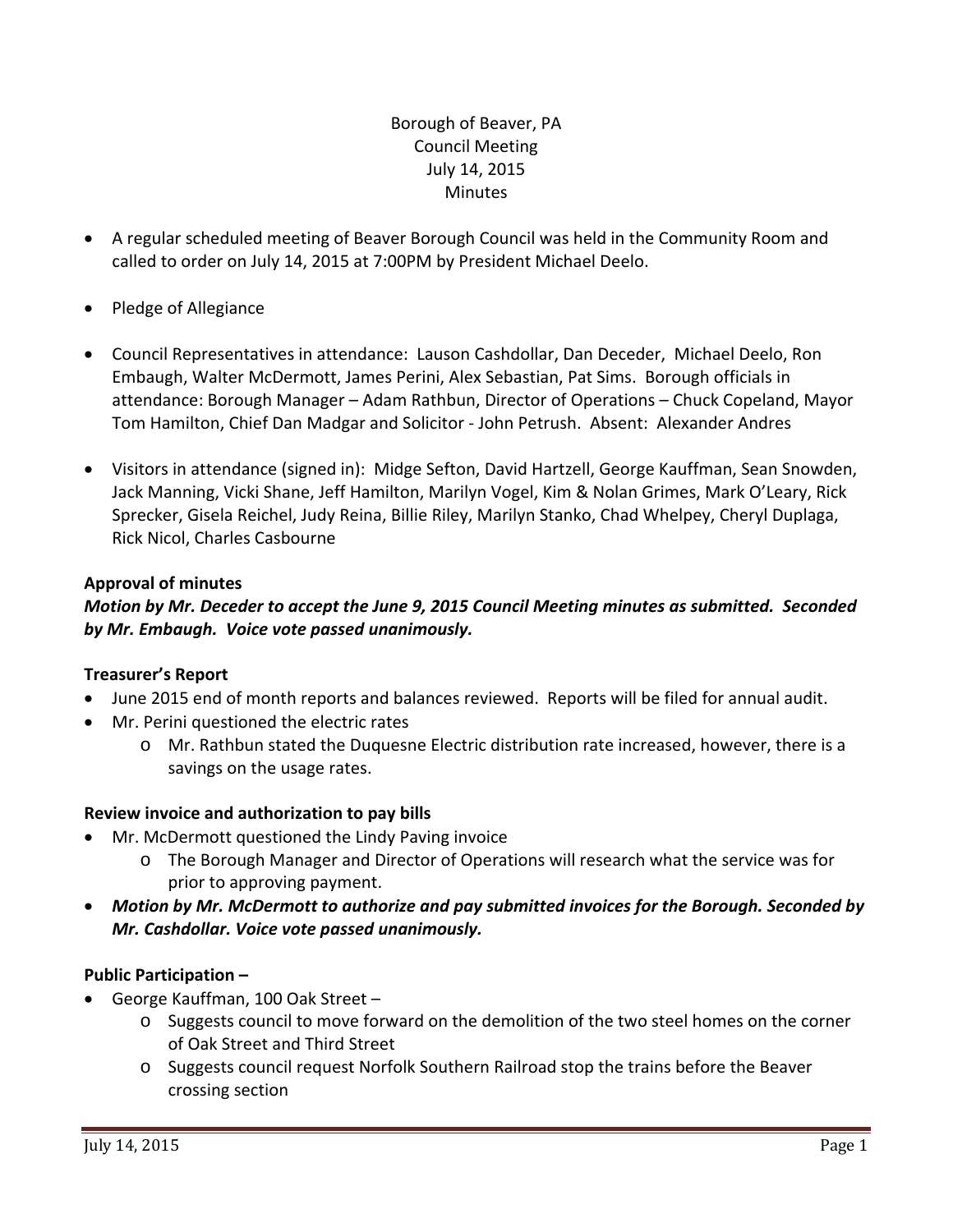- o Suggests council award a contract for the tree removal of trees on River Road blocking views in front of benches.
- Gisela Reichel, 767  $5^{th}$  Street Questioned the status of correcting the problem of the storm drain problem in the garage behind Jefferson Trace Apartments.
	- o Mr. Copeland stated sometime in the past a private individual placed a dry well in the borough maintained part of Bradshaw Alley for a solution to a drainage problem. A private garage had been constructed on the northern part of the alley which connects to Fifth Street. Originally the garage had a trench drain in the center of the floor which was later filled with concrete. The problem could be corrected by removing the concrete and replacing it with a drain pipe which would connect the dry well with an existing storm sewer on Fifth Street. Also, the property is being sold and a condominium association is being formed on July 20, 2015. At this point, the garage built over the alley will become common property to the condominium association. He would like an agreement resolving the water problem between the condominium association and the borough prior to the formation of the condominium association.
		- Mr. Deelo stated Mr. Copeland needs to coordinate all plans with the Borough Engineer and Solicitor.
- David Hartzell, 106 cottonwood Drive, Brighton Township Explained the purpose of the non‐profit Christian organization "Through His Hands" to council.
- Rick Granati, 391 Laura Street Distributed a preliminary sketch of a mural that he would like to paint on the side of the Bistro and Health Mart Drug store.
	- o Mr. Rathbun explained that the property owner would need to complete a permit application to Dan Martone.
	- o Jack Manning suggested they also inform the Business District Authority and the Street Scape Committee of their plans.
- Billie Riley, 1095 Seventh Street Thanked Mayor Hamilton and Chief Madgar for their prompt response regarding her statements at last month's council meeting regarding soliciting after hours and the non-emergency line. She was unaware that a similar call was made prior to hers in which police were already in the area.
	- o Chief Madgar explained the message on the non‐emergency line has been updated and an article will also be placed in the next newsletter informing residence of the proper phone numbers to contact.
	- o Mr. Rathbun stated eight "No Soliciting" signs will be placed at all entrances into town
- Judy Reina, 143 Taylor Avenue A resident near her home is feeding stray feral cats which is causing a problem in the neighborhood.
	- o Rick Sprecker stated an animal control ordinance is being reviewed
	- o Sgt. McCoy stated he will investigate and make a report
	- $\circ$  Chad Whelpey, 1091 5<sup>th</sup> Street suggested contacting the Humane Society, they may catch and neuter the cats for free.
- Jarrod Thomas, 186 Taylor Avenue Thanked everyone involved in making the Community Day a success.
	- o Mr. Deelo thanked Mr. Thomas for all the work he and the many volunteers dedicated to the event.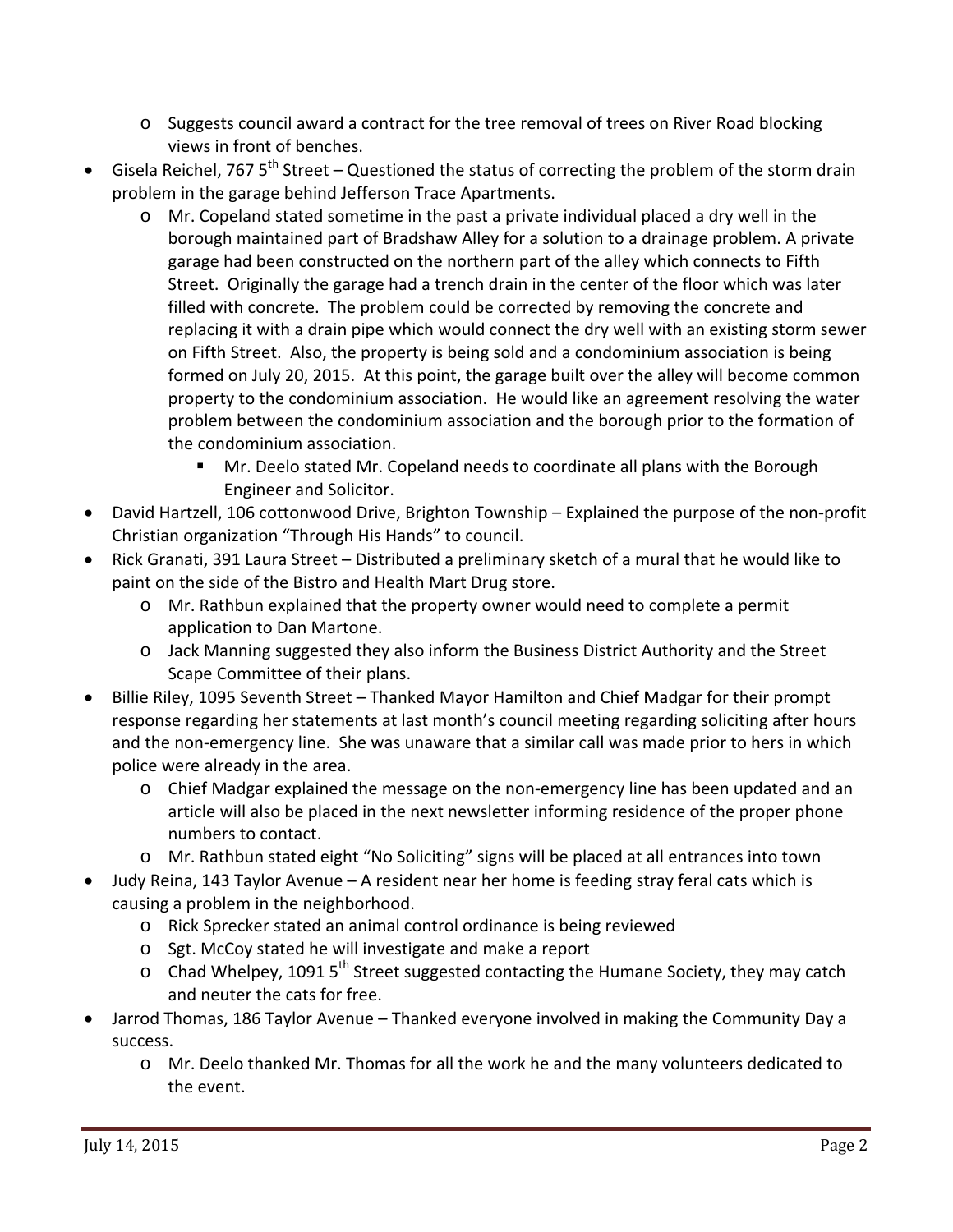# **Reports – Commissions**

**Council of Governments (COG) –** No report

### **Business District Authority –** Reported by Mark O'Leary

- May 2015 meeting minutes enclosed in council packet
- Explained the parking study of the business district wanting to create more free parking
- Mr. Petrush stated the ordinance is drafted and will be ready for voting during the August council meeting.
- **Motion – Authorizing and directing the Borough Manager and Borough Solicitor to arrange the removal of all parking meters from College Avenue and Insurance Street and impose 2 hour parking limits on those College Avenue and Insurance Street and impose 2 hour parking limits on those College Avenue an Insurance Street parking spaces and further directing the Solicitor to make any and all revisions to existing ordinances to fully implement and legitimize these changes.**

*Motion by Mr. Cashdollar that the Borough Manager and Solicitor be and are directed and authorized to finalize any and all arrangements including changes in ordinances necessary to remove all parking meters from College Avenue and Insurance Street and to impose a two‐hour parking limit on those College Avenue and Insurance Street parking spaces. When such ordinances are passed, they are to direct the removal of those parking meters. Seconded by Mr. McDermott. Voice vote passed unanimously.*

**Civil Service Commission –** No report

#### **Zoning Hearing Board –** Reported by Mr. Sprecker

- A Zoning Hearing was held on June 25, 2015 regarding 1069 Third Street and 295 Third Street, both seeking sign related variances.
	- o Decision:
		- **Denied the application for 1069 Third Street**
		- Approved the application for 295 Third Street

**Planning Commission –** No meeting in June

#### **Tree Commission –**

June 22, 2015 meeting minutes enclosed in council packet

## **Code Enforcement Officer Report –** Reported by Richard Sprecker

June 2015 report enclosed in council packet

**Historic Architectural Review Board (HARB) –** No meeting in June

### **Council Committee Reports**

**Public Safety –** Reported by Mr. Perini Reviewed the June 22, 2015 meeting minutes enclosed in council packet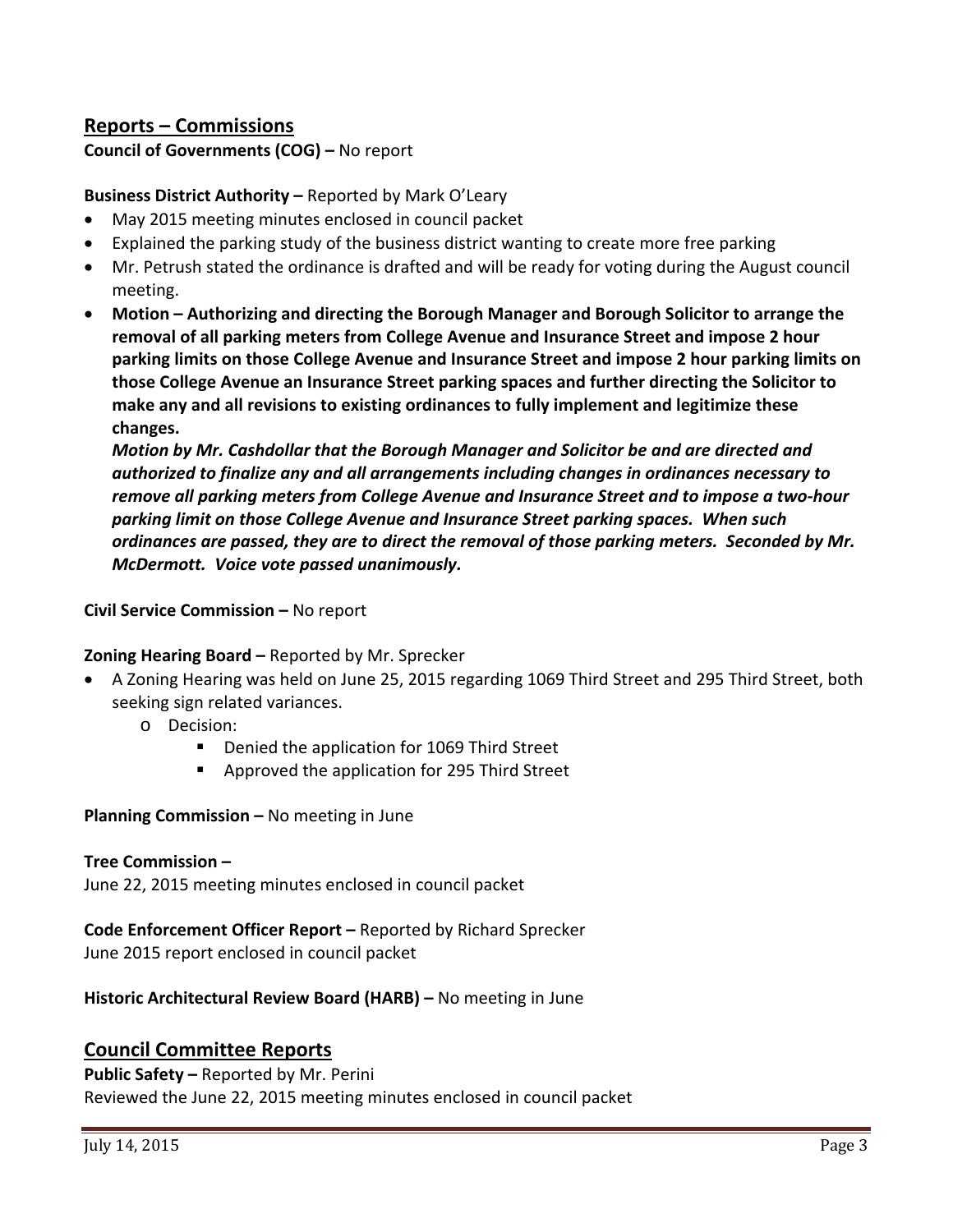### **Finance –** Reported by Mr. Perini

Reviewed the June 17, 2015 meeting minutes enclosed in council packet

### **Highway –** Reported by Mr. McDermott

- July 2, 2015 meeting minutes enclosed in council packet
- Rick Nicol, 334  $5<sup>th</sup>$  Street Regarding the Fifth Street Curb and Sidewalk Paving Project
	- o Stated he did not sign the contract, however, his curb and sidewalk were removed and replaced. Part of his sidewalk was removed by Columbia Gas in the past and if it was not meet specification then he should not be responsible for the replacement. He also asked for confirmation of a "not to exceed amount" which he never received.
		- Mr. Cashdollar explained the borough could not confirm any "not to exceed amounts" with any resident, only an estimated amount. He also stated he will meet with Mr. Nicol to arrive at a decision which will work for both the borough and him.

#### **General Government –** No scheduled meeting in June

#### **Code Enforcement –** Reported by Mr. Cashdollar

- Reviewed the June 30, 2015 meeting minutes enclosed in council packet
- Regarding the demolition requests of the two properties owned by Dr. Zambelli on Third Street
	- o Owner was not informed that the application was not completed correctly when it was turned into the office. Due to borough error, we should approve the demolition permit tonight for the non-conforming property and convey to Dr. Zambelli that more information is required for the second property.
	- o *Motion by Mr. Cashdollar for the Beaver Borough Council approve the regular Demolition Permit for 1585 Third Street owned by Dr. Zambelli. Rick Sprecker to deliver the permit and advise Dr. Zambelli that we are working with HARB regarding the additional information required for 1599 Third Street. Seconded by Mr. Embaugh. Voice vote passed unanimously.*
	- o *Motion by Mr. Cashdollar the Beaver Borough Council formally request Mr. Bob Rice and HARB to waive the time limits for submitting to HARB a Certificate of Appropriateness for 1599 Third Street and act upon it as soon as possible. Seconded by Mr. McDermott. Voice vote passed unanimously.*

**Recreation –** July meeting cancelled

**Water & Sewer –** Reported by Mr. Sims Reviewed the June 17, 2015 meeting minutes enclosed in council packet

## **Reports**

**Manager's Report –** Reported by Mr. Rathbun

- Reviewed the June 10 July 10, 2015 report enclosed in council packet
- Distributed "Building Study for Borough of Beaver" by Franus Architectural Associates, Inc. to each council member.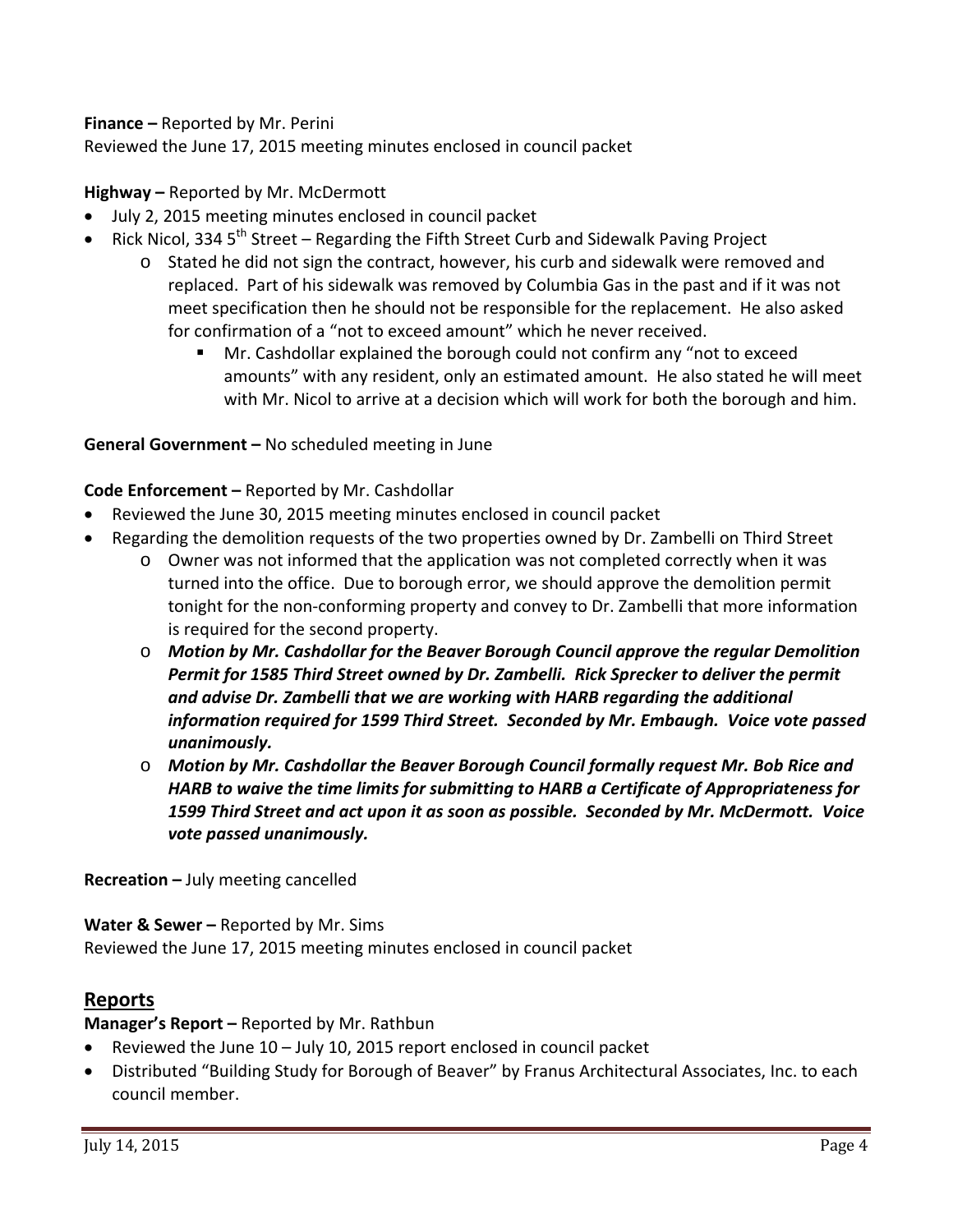## **Director of Operations Report –** Reported by Mr. Copeland

- Reviewed the July 14, 2015 report enclosed in council packet
- Access Road update dealing with the Norfolk Southern Railway to try and determine the property line and who owns the road.
	- o Detour is in place until the landslide can be fixed.

### **President's Report –** Reported by Mr. Deelo

- Letter from Beaver Area Heritage Foundation, dated July 7, 2015, thanking Council for their support for the "Concert in the Park" on July 5, 2015.
- Read letter of resignation from Adam Rathbun dated July 14, 2014
	- o **Motion to accept the resignation of Manager Adam Rathbun with regret** *Motion by Mr. Cashdollar that the Borough accept with regret the resignation of Adam Rathbun as Borough Manager and from all other offices and positions held in and through the Borough effective at 4:30PM prevailing local time on August 7, 2015. I move further that this action be taken with regret. Seconded by Mr. Sebastian. Voice vote passed unanimously.*
	- o **Motion approving and adopting the attached resolution appointing Deborah Hindman Assistant Borough Secretary**

*Motion by Mr. Cashdollar that the attached Resolution appointing Deborah Hindman as Assistant Beaver Borough Secretary be and is hereby approved and adopted and that the appropriate Borough Officers and Officials promptly execute the said attached Resolution in full. Seconded by Mr. Embaugh. Voice vote passed unanimously.*

**Mayor Hamilton –** No report

### **Police Chief Madgar –**

- Copies of several obituaries of young adults losing their lives due to drugs and news article "Pace of Westmoreland drug deaths historic" –enclosed in council packet
- There are several old nickel and dime parking meters taking up storage. Researched the internet and found they can be sold for \$40 to \$50 each. He suggests trying to sell them at the August  $1<sup>st</sup>$ car show.
	- o *Motion by Mr. Cashdollar that the Police Chief be authorized to have employees sell the nickel and dime parking meters if possible for \$40 to \$50 each. Depending on sales, has permission to lower the price to \$30. Seconded by Mr. Sebastian. Voice vote passed unanimously.*
- Informed the Director of Operations that some of the white crossing lines are slippery, some residents are slipping and falling.
- With the Access Road being closed for repair, he suggests the Director of Operations meet with Eaton Corporation to discuss a temporary winter storage area on their property for our winter salt shed and equipment.

### **Fire Department –** Reported by Mr. Perini

June 2015 report enclosed in council packet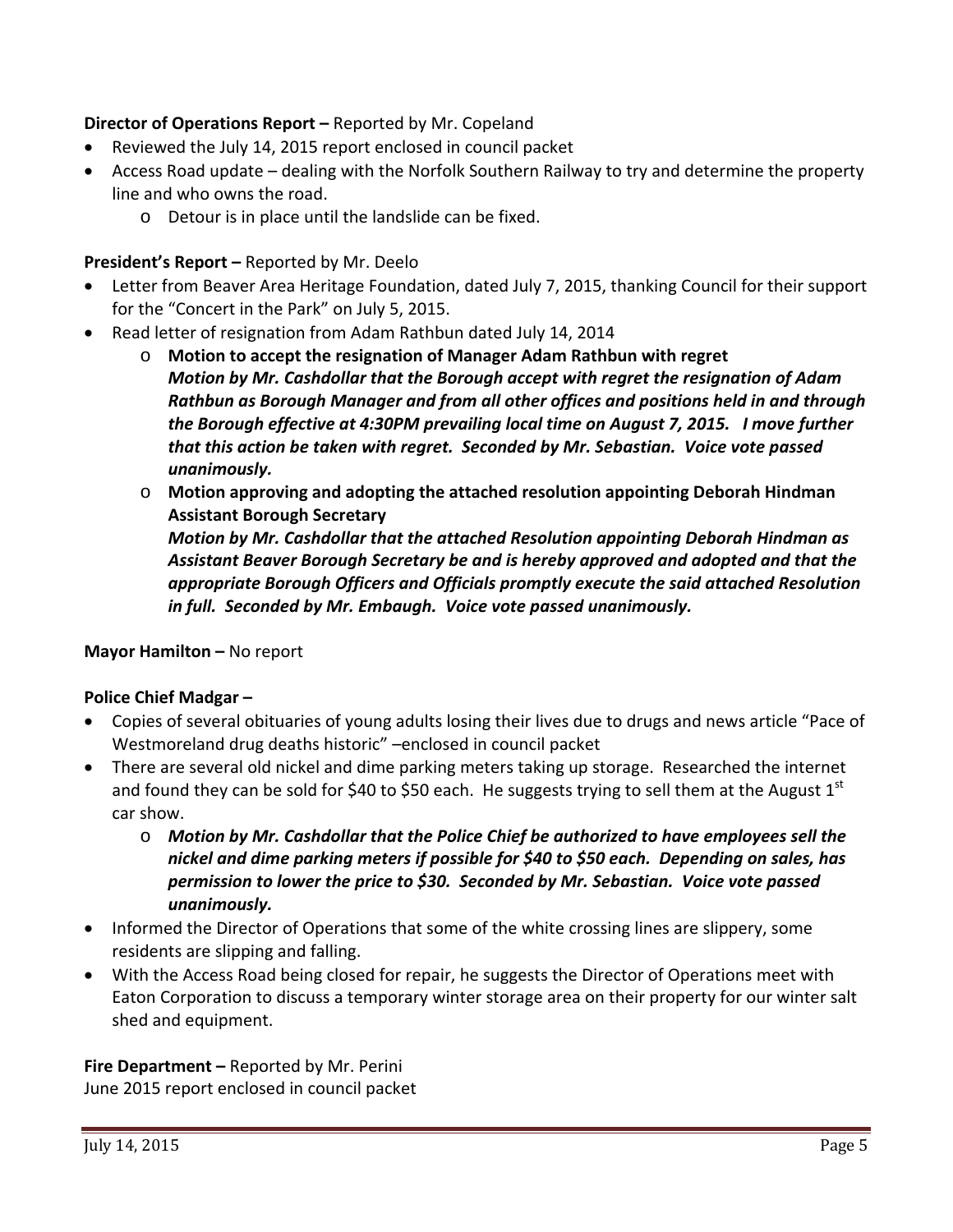### **Emergency Management Coordinator –** No report

### **Engineer –**

June 2015 monthly report enclosed in council packet

### **Solicitor Petrush –**

Stated he is still working on the case file of 418 Fair Avenue

### **Old Business**

**Motion – Approving and directing the Manager to execute and distribute the attached Memorandum of Understanding between Beaver Borough and the Beaver County Transit Authority (BCTA) providing that the BCTA will upgrade and replace two bus passenger shelters and a bus passenger bench located on Third Street in Beaver Borough**

*Motion by Mr. Cashdollar that the attached Memorandum of Understanding between Beaver Borough and the BCTA providing that the BCTA will replace and upgrade two bus passenger shelters and one bus passenger bench on Third Street in the Borough at its expense and further that the Borough Manager is directed to execute that Memorandum of Understanding and to provide a copy to the BCTA. Seconded by Mr. Deceder. Voice vote passed unanimously.*

**Motion – Authorizing and directing the Borough Solicitor to develop and draft a Ticketing Ordinance to supplement Beaver Borough's Code Enforcement program.** 

*Motion by Mr. Cashdollar that the Borough Solicitor be and authorized and directed to develop and draft a Quality of Life Ticketing Ordinance for submission to the Council for consideration using materials provided by his own research and materials provided by the Code Enforcement Committee. Seconded by Mr. McDermott. Voice vote passed unanimously.*

### **New Business**

**Motion – Approving and enacting an amendment to Chapter 24 of Beaver's Code of Ordinances in order to empower the Borough to change the person or entity collecting its per capita tax** *Motion by Mr. Cashdollar that the attached Draft Ordinance amending Chapter 24 of Beaver Borough's Code of Ordinances, which will permit Beaver Borough to change the person or entity* collecting its per capita tax, be and is hereby approved and enacted and further that the President of *Council and the Borough Secretary promptly execute the same and submit it to the Mayor for his action thereon. Seconded by Mr. Perini. Voice vote passed unanimously.*

*Motion by Mr. Cashdollar that Beaver Borough Council adopt and obtain the full execution of the two attached resolutions and agreements relating to the retaining of Berkheimer to collect Per Capita Taxes of Beaver Borough. Seconded by Mr. McDermott. Voice vote passed unanimously.*

**Motion – Approving the request of Beaver Borough's tax collector to appoint a Deputy Tax Collector and authorizing and directing the Council President to execute the original of the attached "Appointment of Deputy Tax Collector Form" and provide it to Maureen Bostwick for further handling**